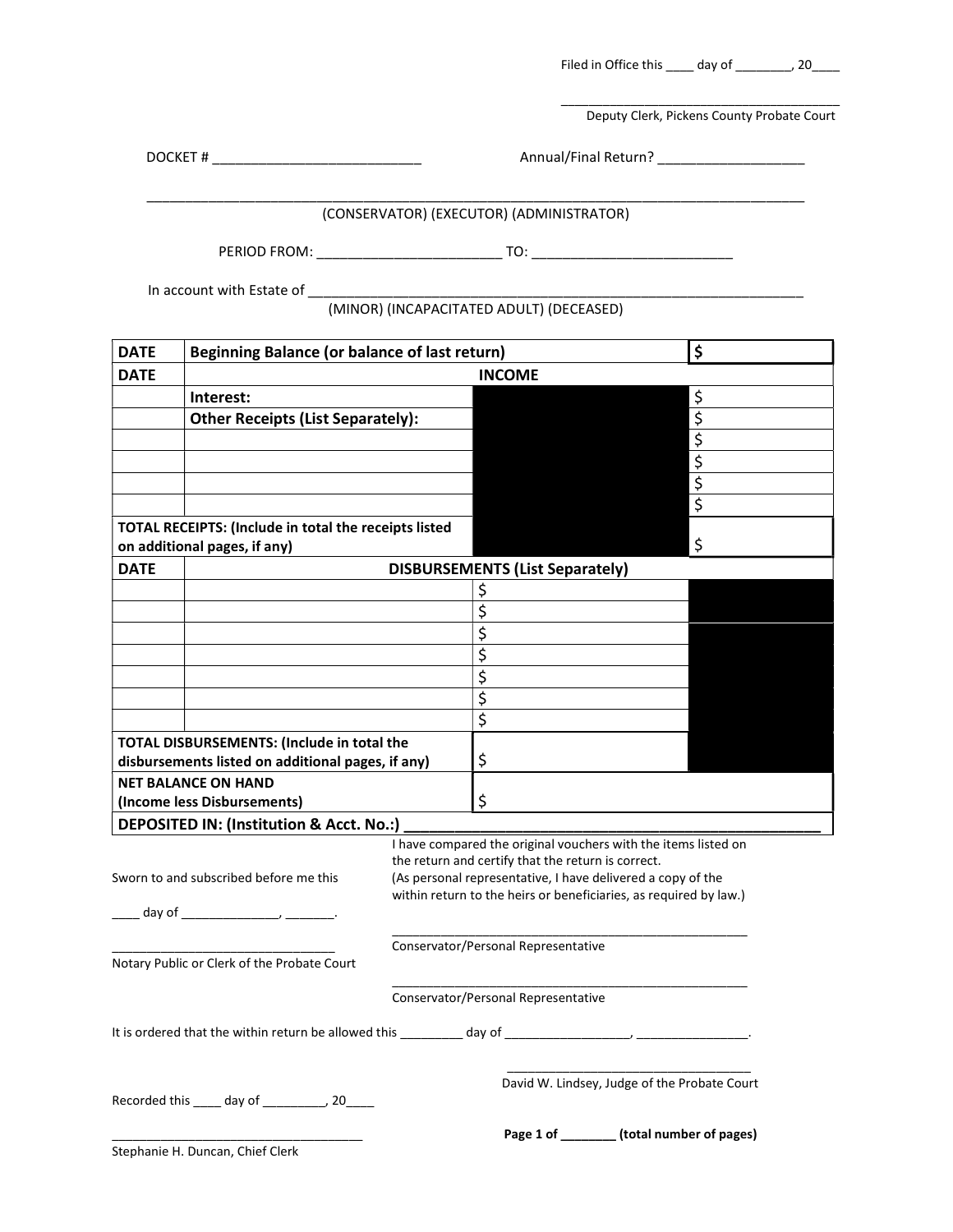DOCKET # \_\_\_\_\_\_\_\_\_\_\_\_\_\_\_\_\_\_\_\_\_\_\_\_\_\_\_ Annual/Final Return? \_\_\_\_\_\_\_\_\_\_\_\_\_\_\_\_\_\_\_

#### \_\_\_\_\_\_\_\_\_\_\_\_\_\_\_\_\_\_\_\_\_\_\_\_\_\_\_\_\_\_\_\_\_\_\_\_\_\_\_\_\_\_\_\_\_\_\_\_\_\_\_\_\_\_\_\_\_\_\_\_\_\_\_\_\_\_\_\_\_\_\_\_\_\_\_\_\_\_\_\_\_\_\_\_\_ (CONSERVATOR) (EXECUTOR) (ADMINISTRATOR)

PERIOD FROM: \_\_\_\_\_\_\_\_\_\_\_\_\_\_\_\_\_\_\_\_\_\_\_\_ TO: \_\_\_\_\_\_\_\_\_\_\_\_\_\_\_\_\_\_\_\_\_\_\_\_\_\_

In account with Estate of \_\_\_\_\_\_\_\_\_\_\_\_\_\_\_\_\_\_\_\_\_\_\_\_\_\_\_\_\_\_\_\_\_\_\_\_\_\_\_\_\_\_\_\_\_\_\_\_\_\_\_\_\_\_\_\_\_\_\_\_\_\_\_\_

### (MINOR) (INCAPACITATED ADULT) (DECEASED)

| <b>DATE</b>                                            | <b>INCOME</b>                                       |                                 |                  |
|--------------------------------------------------------|-----------------------------------------------------|---------------------------------|------------------|
|                                                        | <b>Receipts (List Separately):</b>                  |                                 | \$               |
|                                                        |                                                     |                                 | $\overline{\xi}$ |
|                                                        |                                                     |                                 |                  |
|                                                        |                                                     |                                 |                  |
|                                                        |                                                     |                                 | $rac{5}{5}$      |
|                                                        |                                                     |                                 | $\overline{\xi}$ |
|                                                        |                                                     |                                 |                  |
|                                                        |                                                     |                                 | $\frac{5}{5}$    |
|                                                        |                                                     |                                 |                  |
|                                                        |                                                     |                                 |                  |
|                                                        |                                                     |                                 | $rac{5}{5}$      |
|                                                        |                                                     |                                 |                  |
|                                                        |                                                     |                                 | $\overline{\xi}$ |
|                                                        | TOTAL RECEIPTS: (Add total for each additional page |                                 |                  |
|                                                        | to the "Total Receipts" line on first page):        |                                 | \$               |
|                                                        |                                                     | <b>DISBURSEMENTS</b>            |                  |
| <b>DATE</b>                                            | <b>Disbursements (List Separately)</b>              |                                 |                  |
|                                                        |                                                     | \$                              |                  |
|                                                        |                                                     | \$                              |                  |
|                                                        |                                                     | $\overline{\mathbf{S}}$         |                  |
|                                                        |                                                     | $\overline{\xi}$                |                  |
|                                                        |                                                     | $\overline{\xi}$                |                  |
|                                                        |                                                     | \$                              |                  |
|                                                        |                                                     | \$                              |                  |
|                                                        |                                                     | \$                              |                  |
|                                                        |                                                     | $\overline{\mathbf{S}}$         |                  |
|                                                        |                                                     | $\overline{\boldsymbol{\zeta}}$ |                  |
|                                                        |                                                     | $\overline{\xi}$                |                  |
|                                                        |                                                     | \$                              |                  |
| TOTAL DISBURSEMENTS: (Add total for each additional    |                                                     |                                 |                  |
| page to the "Total Disbursements" line on first page): |                                                     | \$                              |                  |

 **Add additional pages as necessary.** 

 **Page \_\_\_\_\_\_\_\_ of \_\_\_\_\_\_\_\_**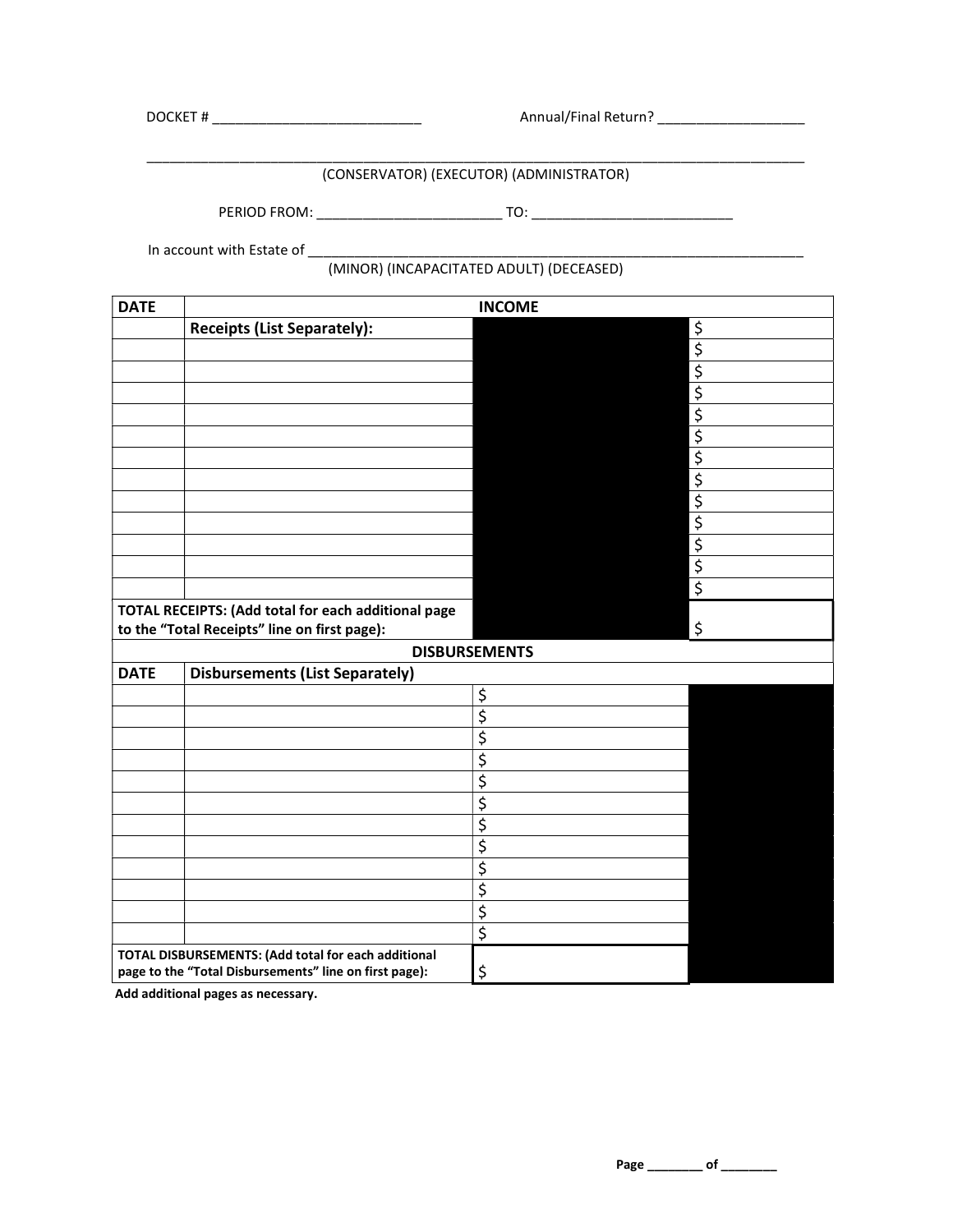# **INVENTORY OF ASSETS**

|             |    | DOCKET NO. ______________________                                                             |
|-------------|----|-----------------------------------------------------------------------------------------------|
|             |    |                                                                                               |
| <b>ITEM</b> |    | <b>Approximate Value</b>                                                                      |
| ı.          |    | Real Property (provide address or description of each parcel):                                |
| П.          |    | <b>Personal Property</b>                                                                      |
|             | А. | Bank Accounts (include account number, name of financial institution<br>and type of account): |
|             | В. | Other Financial Accounts (include stocks, bonds, mutual funds and other securities):          |
|             | C. | Vehicles, Boats, Campers and Trailers (include make, model and VIN):                          |
|             | D. | <b>Other Personal Property and Personal Effects:</b>                                          |
|             |    |                                                                                               |